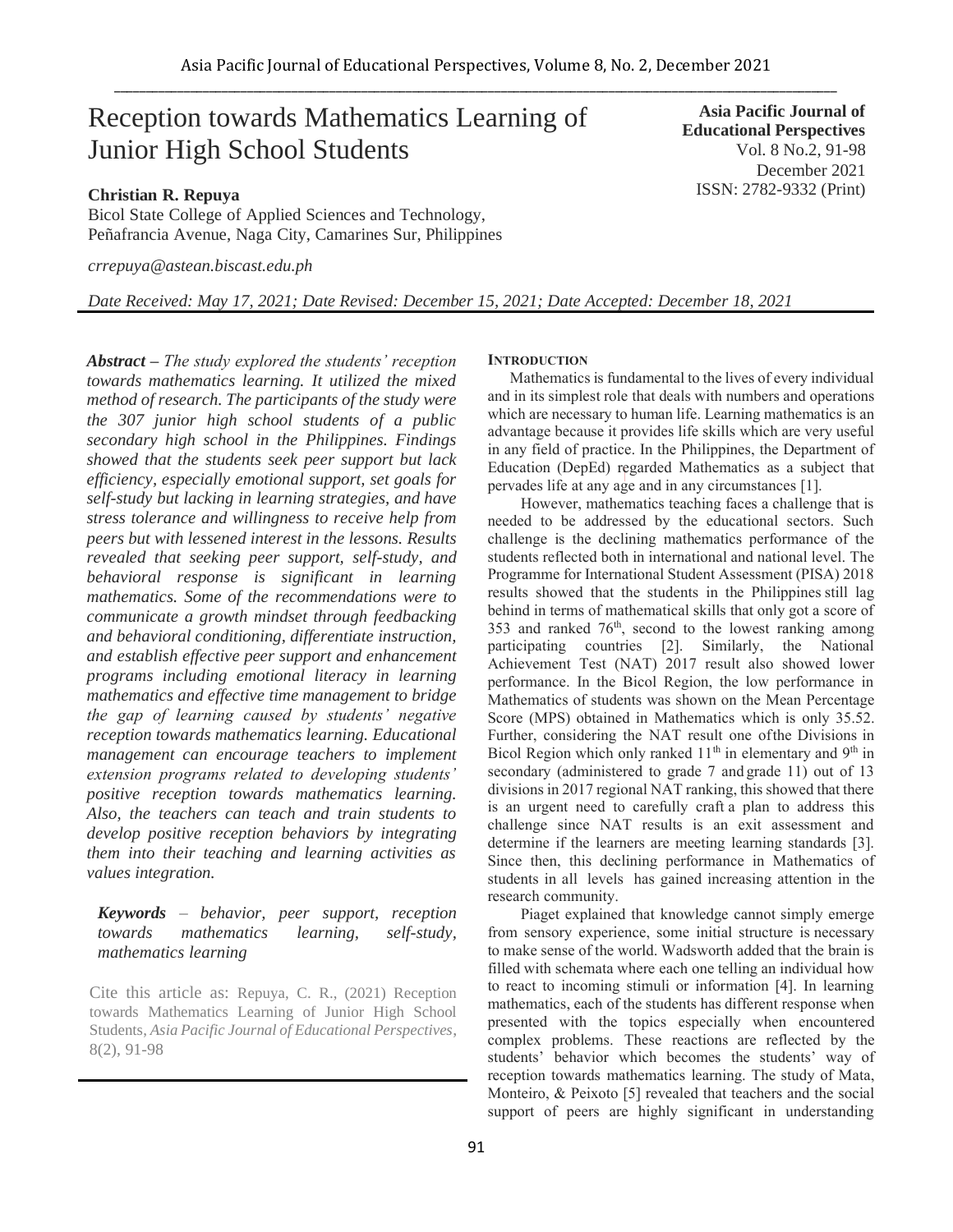students' attitude towards mathematics. Such attitudes are manifested by the students in seeking peer support, motivation that leads to self-study and behavioral reactions that can be positive or negative which are identified as students' reception towards learning mathematics. Din, et al. [6] emphasized that peer support greatly influenced students' mathematics learning in the classroom. Seeking peer support is also one of the effective coping mechanisms of a student which influences mathematics learning and achievement of students [7]. Peer support includes help giving, and help receiving towards mathematical learning [8]. Peer support is identified as one of the most influential factors and has a vital role in learners' mathematical achievements. They may benefit from being with their support groups because it provides encouragement and motivation [9].

Self-study can take into different forms. It is very important to have learning strategy for a student in achieving mathematics learning. It includes preview, question, reading, reflect, recite, and review as strategies for self-learning in mathematics learning [10]. Another way of self-study is the self-explanation which is also one of the most effective learning strategies in improving student's learning [11]. The Kumon Centre [12] emphasized that self- learning is an important skill for children as they journey through education and beyond to adulthood. It helps students build independence and ability to progress without reliance on a teacher and solidify their learning

However, some students tend to manifest negative behavioral response towards mathematics learning as they do not know how to or do not want to perform such tasks [13]. Most common negative behavioral reaction of the students is being task-avoidant. Hirvonen et. al [14] found that math performance and task-avoidant behavior develop in tandem which means that an increase in task-avoidant behavior was related to less improvement in mathematics. And a high initial level of task-avoidant behavior predicted less improvement and slower improvement in math later on. On the other hand, having positive behavioral reactions result to better learning in mathematics.

This study is anchored to the cognitive theory of psychopathology of Beck [15]. This model describes how people's thoughts and perceptions influence students' learning. It explains individuals' emotional, physiological, and behavioral responses as mediated by their perceptions of experience, which are influenced by their beliefs and characteristic ways of interacting with the world, as well as by their experience. Mcleod [16] also explained that how students think (cognition), how students feel (emotion) and how students act (behavior) all interacts together. He stressed that students' thoughts determine their feelings and behavior. In mathematics, students' reception towards learning mathematics determines their feelings and behavioral actions such as to seek peer support, self-study, or act positively or negatively.

In the quest on improving mathematics learning, the abovementioned literatures and studies justified the need to closely study the students' reception, its relationship and if it is a possible predictors of students' mathematics learning. The students' reception towards mathematics learning is comprised of seeking peer support, self-study, and behavioral response. The term 'reception' and 'behavior' towards learning mathematics was used interchangeably.

This study is deemed important not only on the part of the teachers but also to the parents to have knowledge of the effects of students' behavior and actions. Findings on the effects on students' reception towards learning mathematics will pave the way for teachers and parents to help these students overcome challenges and make appropriate learning plan for better reception towards learning mathematics in the future. This will give teachers the opportunity to provide students with appropriate environment for learning as to provide enough learning support, resources, and counselling, if necessary. And also, it will be an avenue for students to develop good reception towardslearning in mathematics and improve performance.

#### **OBJECTIVES OF THE STUDY**

This study generally aimed to determine the influence of students' reception towards mathematics learning of Junior High School students. Specifically, it examined the relationship and effect of seeking peer support, self-study, and behavioral response towards mathematics learning; determine if students' receptions are predictors of mathematics learning, and to recommend ways to improve students' reception and mathematics learning.

#### **MATERIALS AND METHODS Research Design**

Mixed method employing correlational research design and thematic analysis were used to answer the research questions. Correlational design was utilized to determine the relationship and effects of students' reception towards mathematics learning and regression analysis to determine the possible predictors using the validated research instrument and students grades in mathematics. Thematic analysis was used to determine ways on how to improve students' reception and learning mathematics using the informal semi-structured interview and focus group discussion.

#### **Respondents**

The respondents of the study were the 307 junior high school students of one of the national high schools in the Philippines school year 2019 – 2020 selected using the stratified random sampling technique from a population of 1,164 students. The school was chosen because it has the enough number of respondents appropriate for the study and best representative based on their NAT performance.

## **Data Gathering Instrument**

The students' reception towards mathematics' questionnaire were constructed with the help of an expert in the field of psychology and guidance and counselling through

92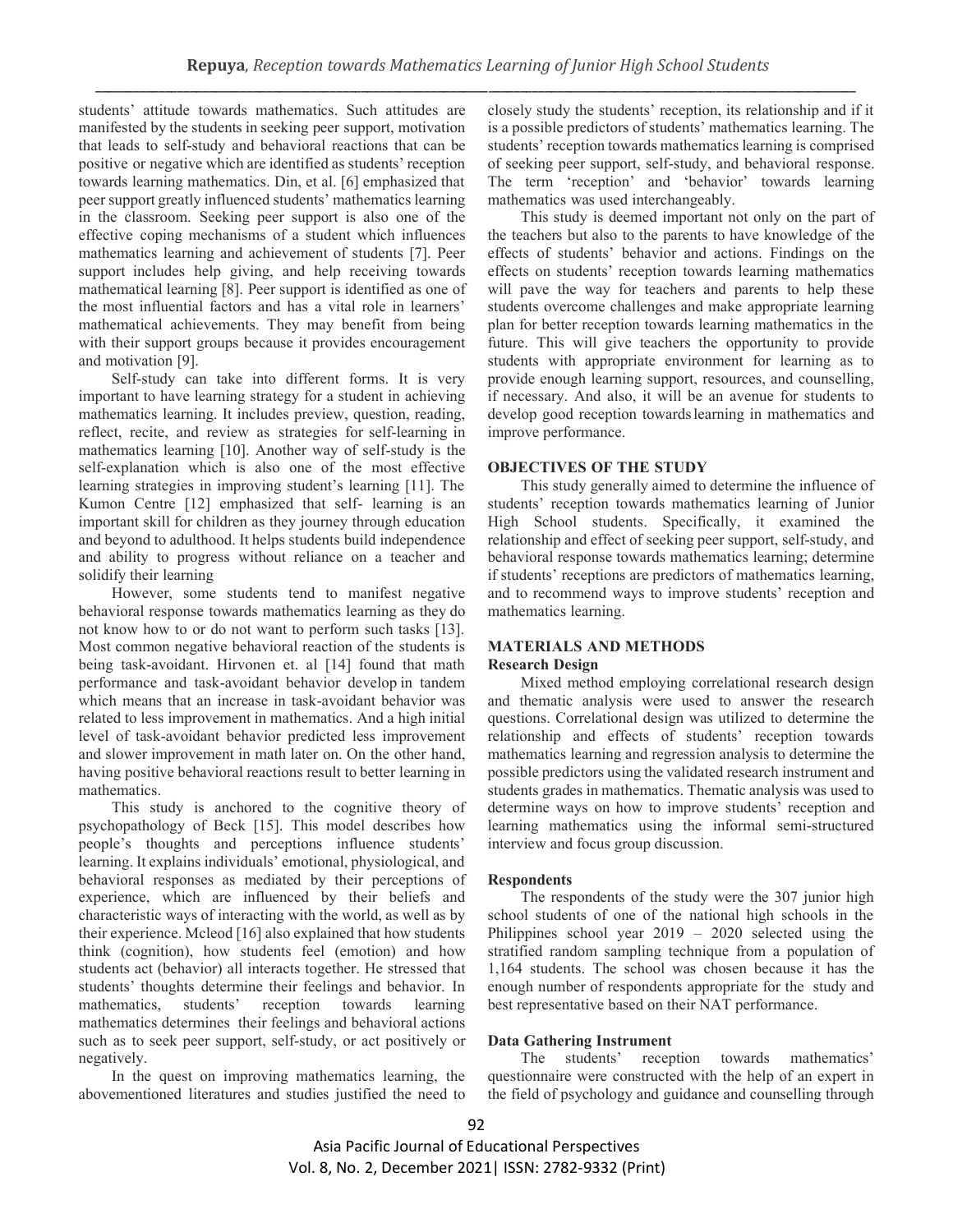observation and informal interviews with the students. The questionnaire underwent series of revisions and validations. Before the final utilization of the questionnaire, the researcher consulted five (5) experts in ensuring the effectiveness and validity of the questions. The experts give suggestions and rated the questionnaire very good with weighted mean of 4.00, 4.33, 4.33, 4.00, 4.33, and 4.00 along clarity and direction of terms, presentation and organization of items, suitability of items, adequateness of the content, attainment of purpose, and objective, respectively. And along scale and evaluation rating the experts rated the questionnaire excellent with weighted mean of 4.67. After revisions and compliance of the suggestions given by the validators, the questionnaire was tried to 52 students to test the reliability of the questions. To establish its reliability, Cronbach Alpha was computed and found good at .81, .74, and .78 for seeking peer support, self-study, and behavioral response, respectively. Interview guide questions were also used during the informal semi-structured interviews and focus group discussion to get the ideas of students and teachers that are not manifested by the researcher-made questionnaires in reception towards learning mathematics.

#### **Data Gathering Procedure**

A letter requesting to conduct the study was prepared and given to the head of the school. Upon approval, the researcher worked on the preparation, construction, and validation of the research instruments from November to December 2019. Data gathering on the students' reception towards learning mathematics questionnaire were done by January 6 -31, 2020. Informal interviews and focus group discussions were run for two weeks and done by Feb. 14, 2020.

The informal semi-structure interview was employed to 20 randomly selected students to get their ideas as to the details of their experiences in mathematics regarding their way of reception towards learning mathematics. From the interview, thematic analysis was done and the causes and ways to manage stress in mathematics was recorded, analyzed, and interpreted. For the second phase, 10 students and 3 teachers were also identified and participated in the focused group discussion.

Personal interview with the teachers was also conducted for purposes of triangulation and as regards to their ideas on how to improve mathematics learning in the context of students' behavior. Finally, these 30 selected respondents and 3 teachers who participated in the semi-structured interview and focused group discussion were requested to share their opinions, ideas, and suggestions regarding the students' reception to enhance students' learning in mathematics. For the validity and authenticity, they were personally interviewed after the focus grouped discussion by the researcher for purposes of corroboration, enhancement, verification, and to capture other answers that are not found in the notes.

#### **Data Analysis**

Pearson Product-Moment Correlation (r) was employed to determine the relationship of students' receptions to learning mathematics and Coefficient of determination  $(r^2)$  was used to determine its influence. Further, regression analysis was employed to determine probable predictors along aspects of students' reception towards learning mathematics.

In testing the significant relationships between means, both the r-value together with its corresponding p-value was used: p-values less than 0.05 were significant while those greater than 0.05 was interpreted as Not Significant (NS). In computing for the r-value with its corresponding p-value, Minitab 17 software was utilized.

Students' responses in reception towards learning mathematics questionnaire were classified into the following scale and interpretations:  $3.50 - 4.00$  for very high reception,  $2.50 - 3.49$  for high reception,  $1.50 - 2.49$  for moderate reception, and  $1.00 - 1.49$  for low reception.

#### **Ethical Considerations**

Before the data gathering, the researchers sought informed consent from the proper authorities and the respondents. Data gathered were kept confidential through coding anonymously of the respondents. Respondents were also informed that they were selected randomly as participants and informed consent from their parents through letter was secured by the researcher. The confidentiality of respondents' test scores, and responses was assured.

#### **RESULTS AND DISCUSSION**

#### **Reception towards Learning Mathematics**

In this study, reception towards learning mathematics pertains to the students' way of behaving as a response to the mathematical learning stimulus. The students' reception towards learning mathematics is comprised of seeking peer support, self-study, and behavioral response.

#### **Seeking Peer Support**

Lev Vygotsky [17] defined intelligence as the capacity to learn from instruction. He emphasized the fact that there is a requirement for a more knowledgeable other person or 'teacher' which was referred as 'more knowledgeable other' (MKO). More knowledgeable others can be parents, adults, teachers, coaches, classmates, experts or professionals.

Table 1 reflects the reception of students along seeking peer support. The students' reception towards learning along seeking peer support were 'high' except in finding information support from siblings and tutors which was noted as 'moderate'. It can be inferred that the students highly seek support for learning from group study through their classmates and teacher. Further, beside from information support from others, students also seek emotional support. Overall, the students weighted mean along seeking peer support is 2.61 and interpreted as high reception along seeking peer support. It means that the students have high reception towards learning mathematics by way of seeking support from others.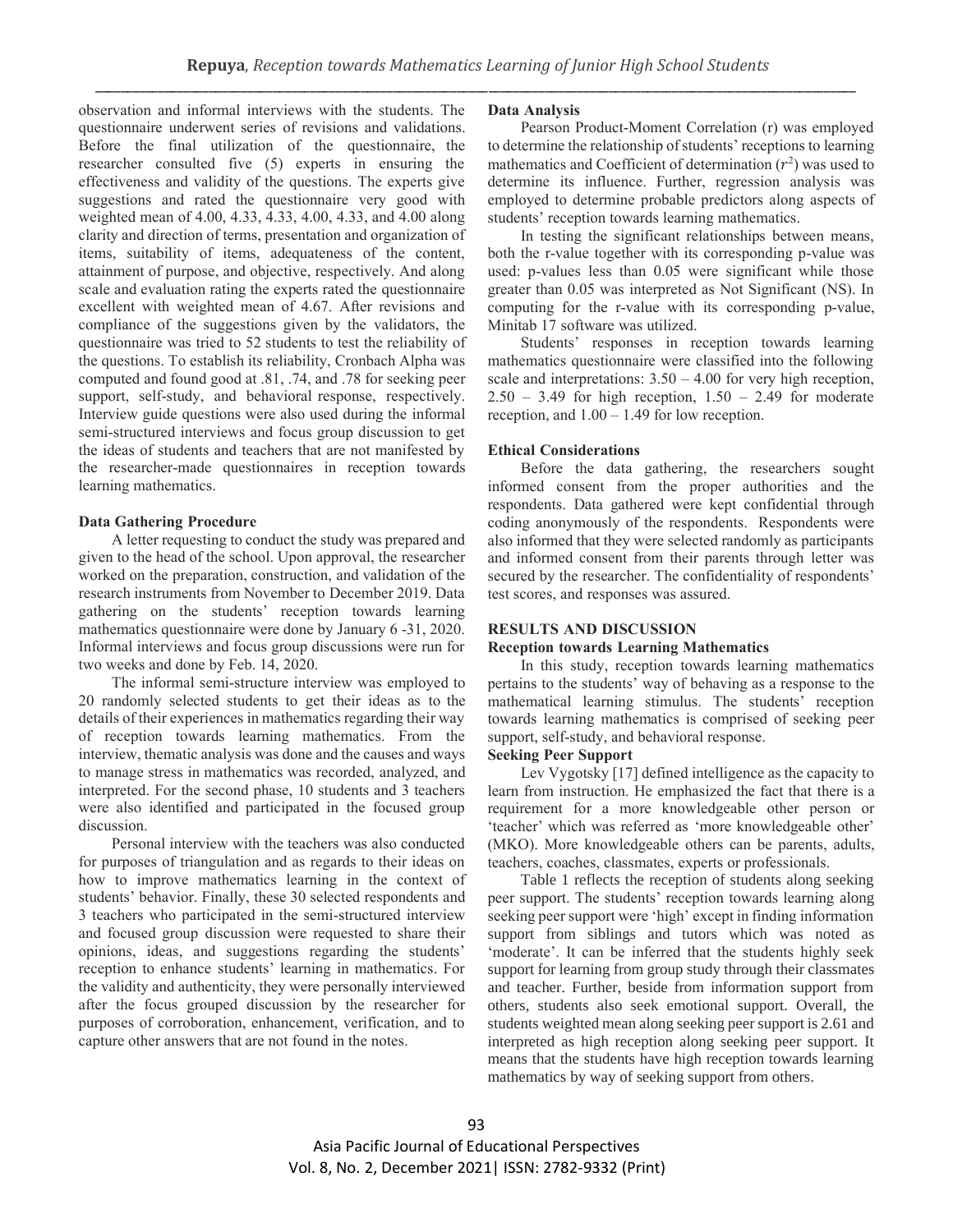| Table 1. Students' Reception towards Learning Mathematics                        |               |                |  |  |  |  |  |
|----------------------------------------------------------------------------------|---------------|----------------|--|--|--|--|--|
| <b>Receptions towards Learning Mathematics</b>                                   | Weighted Mean | Interpretation |  |  |  |  |  |
| <b>Seeking Peer Support</b>                                                      |               |                |  |  |  |  |  |
| I try to find the information that I need to understand the topic inmathematics  |               |                |  |  |  |  |  |
| through others who know the lesson such as my siblings and tutors.               | 2.31          | Moderate       |  |  |  |  |  |
| I join a support group (group study) to help me with the problem in mathematics. | 2.80          | High           |  |  |  |  |  |
| I am able to communicate my needs to my mathematics teacher.                     | 2.64          | High           |  |  |  |  |  |
| I try to find people who can offer me information or otherwise                   |               |                |  |  |  |  |  |
| help me with my problem in mathematics.                                          | 2.55          | High           |  |  |  |  |  |
| I seek out emotional support from others.                                        | 2.79          | High           |  |  |  |  |  |
| Self-study                                                                       |               |                |  |  |  |  |  |
| I set goals to help improve my performance in mathematics.                       | 2.44          | Moderate       |  |  |  |  |  |
| I try to do the best I can give despite of the constraints of the situation.     | 2.90          | High           |  |  |  |  |  |
| I think of ways that I can change the situation to make it better.               | 2.81          | High           |  |  |  |  |  |
| I develop learning strategies to get me back on track.                           | 2.78          | High           |  |  |  |  |  |
| I think there is information available about a problem in                        | 2.26          | Moderate       |  |  |  |  |  |
| Mathematics I have, I will seek it out.                                          |               |                |  |  |  |  |  |
| <b>Behavioral Response</b>                                                       |               |                |  |  |  |  |  |
| I throw myself into reckless behavior (cutting class, not listening              |               |                |  |  |  |  |  |
| to the teacher, etc.) to get my mind off my real problems inmathematics.         | 2.22          | Moderate       |  |  |  |  |  |
| Even when people want to help me, I reject their offer.                          | 2.06          | Moderate       |  |  |  |  |  |
| I find myself wasting more time watching movies, series, etc.                    | 1.57          | Low            |  |  |  |  |  |
| I just stay in bed in sloth mode because I can't deal with my problems.          | 1.11          | Low            |  |  |  |  |  |
| My thoughts are consumed by the stressful situation(s).                          | 2.04          | Moderate       |  |  |  |  |  |

According to Campit, et al. [18], seeking peer support is one of the effective ways of students in studying that influences their mathematics learning and achievement. Results also showed that students need more knowledgeable others (other than the teacher itself) to guide them to the zone of proximal development.

## **Self-study**

As shown in table 1, the students' weighted mean along resisting constraints, thinking of ways for better learning, and developing learning strategies were 2.90, 2.81, and 2.78, respectively and all interpreted as high reception along selfstudy. It means that the students have 'high' reception along self-study by doing their best despite of the constraints of the situation, think of ways to make situations better, and develop learning strategies to keep on the right track. It can also be noted that the students have moderate reception along seeking out information about their problem in mathematics. Overall, the students' reception towards learning mathematics weighted mean along self-study was 2.64 and interpreted as high reception through self-study.

It shows that the students are also striving to improve their own learning through self-study. However, as noted by the moderate response on the availability of resources needed for their mathematical problems, it means that the students may have doubt on the availability of the learning resources.

Dunlosky et al. [19] mentioned that self-explanation is one of the most effective learning strategies in improving

students' learning. The study of Kleden [20] mentioned that learning process is not only for the sake of learning, but to prepare students to learn for life. Students are expected to initiate their own learning process. initiating self-learning, scheduling learning time, identifying learning necessities, formulating learning goals, identifying resources and materials for learning, selecting and employing appropriate learning strategy, and evaluating learning outcomes, are important aspects in learning mathematics. Students will put in their utmost effort since they are the ones who designed their own learning and are rendered to be responsible for what they have set and will employ all what is necessary to succeed. **Behavioral Response**

Table 1 also shows the students' behavioral response towards learning mathematics. Behavioral descriptions were constructed in negative statements which mean that the higher the response of the students, the higher is the negative behavioral reaction towards learning mathematics.

Data shows that the weighted mean along doing reckless behavior, rejecting offer, and consumed by stressful situations were 2.22, 2.06, and 2.04, respectively and all interpreted as moderate negative behavioral response. On the other hand, the students' weighted mean along wasting time and being in sloth mode were 1.57 and 1.11, respectively and both interpreted as low negative behavioral response. Overall, the students' weighted mean was 1.8 and interpreted as moderate negative behavioral response.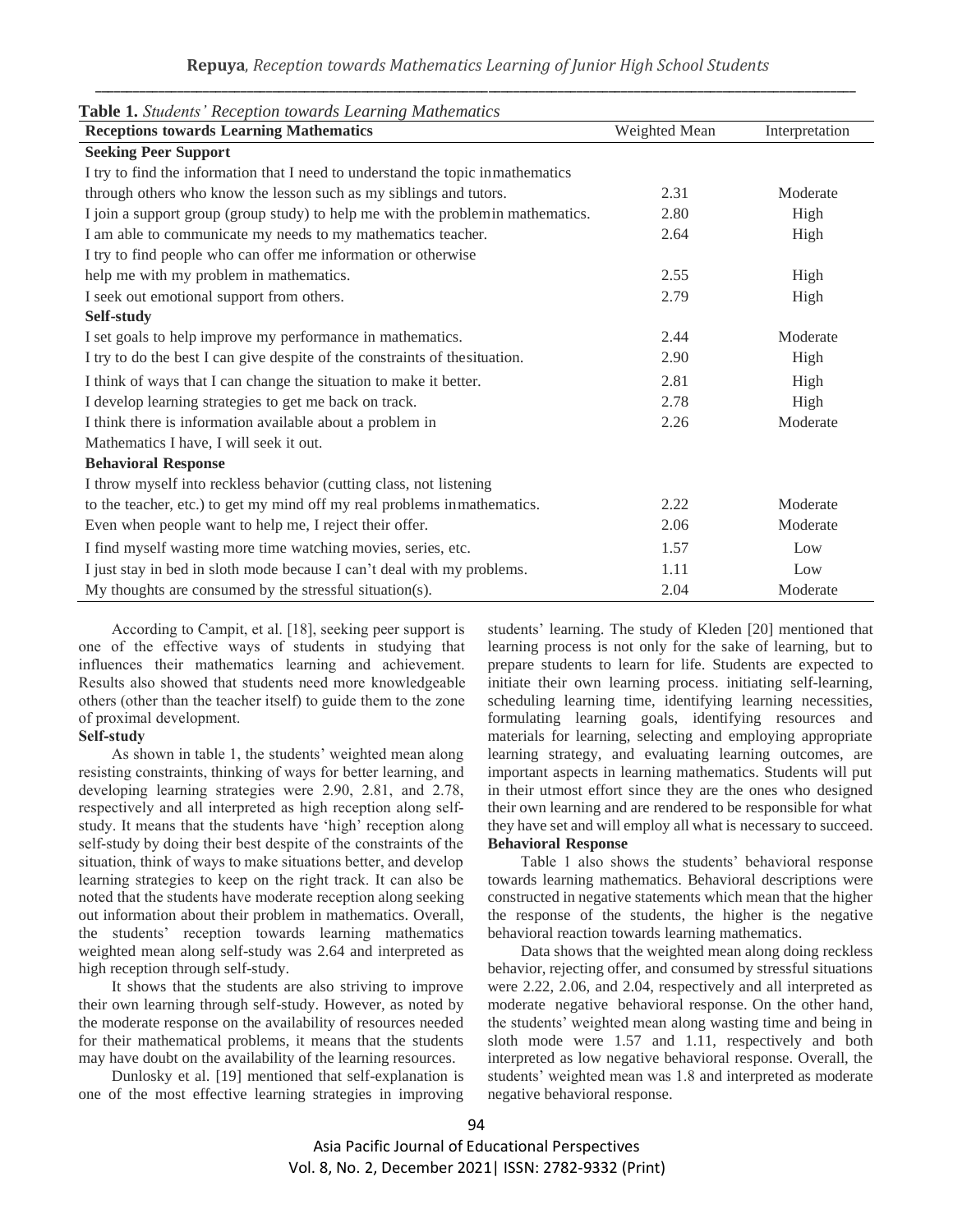It means that the students have negative moderate behavioral response towards mathematics learning through throwing themselves to reckless behavior such as cutting class and not listening to the teacher, rejecting offer to help them in their learning, and decrease productivity because their thoughts are consumed by what they perceived as stressful situation. However, students have low negative behavioral response along watching movies and staying in bed. It means that they still go to school even though they have negative

behavioral actions towards learning. Further, it means that when the students tend to cut class, are not listening to the discussions and lectures, rejecting any help from anyone, and being so quite which seem they are consumed by complex tasks, they are in the midst of negative reception towards mathematics learning. According to Woods [21], students tend to manifest negative response because they do not know to or do not want to perform such tasks.

|     | mean  | Performance Level | <b>Descriptive Rating</b> |
|-----|-------|-------------------|---------------------------|
| 90  | 86.97 | 86.97%            | Moving towards Mastery    |
| 89  | 85.25 | 85.25%            | <b>Average Mastery</b>    |
| 75  | 84.80 | 84.80%            | <b>Average Mastery</b>    |
| 53  | 85.32 | 85.32%            | <b>Average Mastery</b>    |
| 307 | 85.58 | 85.58%            | Moving towards Mastery    |
|     |       |                   |                           |

**Table 2.** *Students' Mathematics Performance*

#### **Students' Mathematics Learning**

The students' learning in mathematics was measured using the students' grades in mathematics subjects. Table 2 reflects that grade 7 has a performance level of 86.97% and interpreted as moving towards mastery. While grade 8, 9, and 10 have a performance level of 85.25%, 84.80%, and 85.32%, respectively, and all interpreted as average mastery. Overall, the students' mathematics performance level was 85.58% which was interpreted as moving towards mastery. It can also be observed that there is an observable trend of slight decrease of performance as the grade level increases.

## **Students' Receptions and Mathematics Learning**

This section shows the correlation and simple regression analysis between students' reception and mathematics learning. The r-value indicates the strength of relationships between students' reception towards mathematics learning (independent variables) and mathematics learning (dependent variable). The significance was reflected through the p-values. In addition, the  $r^2$ -adjusted value gives the accountability of the independent variable to the changes in the dependent variables with regards to the sample of the study. Then, the  $r^2$ predicted value indicates the predicting power of the simple regression equation model using the two variables. Finally, the coefficient of the independent variable reflects the value on how many units/values is the change in dependent variable when the independent variable increases or decreases.

Table 3 shows that computed r-value of students' reception along seeking peer support and mathematics learning, self-study and mathematics learning, and behavioral response and mathematics learning were 0.121, 0.263, and - .196, respectively, all with p-values less than .05 and interpreted as significant relationship. Even though, the strength of relationships of each variable is low, since it was

significantly related, it was imperative to determine the effects or accountability of each aspect of students' receptions to students' mathematics learning.

Specifically, the regression analysis along seeking peer support and mathematics learning has an  $r^2$ -adjusted value of 1.14%, 2 -predicted value of 0.14%, and a coefficient of 0.932. And along self-study and mathematics learning, the computed  $r^2$ -adjusted value was 6.63%,  $r^2$ -predicted value was 5.76%, and a coefficient of 2.018. While the Behavioral Response and Mathematics Learning has an  $r^2$ -adjusted value was 3.54%,  $r^2$ predicted value was 2.57%, and a coefficient of -1.362.

It can be inferred that seeking peer support can be accountable at 1.14% of the changes in the students' learning in mathematics and it has a predicting power of 0.14%. The coefficient of 0.932 explained that every one unit increase in the students' seeking peer support, there correspond an increase of 0.932 in students learning in mathematics. The predicting power of 1.14% explained that peer support can predict 1.14% of the students learning in mathematics.

It means that the students' seeking peer support affects students' mathematics learning. It can also be inferred that the students' self-study and mathematics learning can also be accountable at 6.63% of the changes in students' learning in mathematics. And the predicting power of self-study was 5.76% and a coefficient of 2.018. It means that in this study, 6.63% of the changes in the learning of mathematics of the students can be accounted to their self-learning. When used as predicting variable, self-study can predict 5.76% of the students' learning in mathematics. Further, everyone unit increase in self-study, there correspond an increase of 2.018 in the changes in students' learning.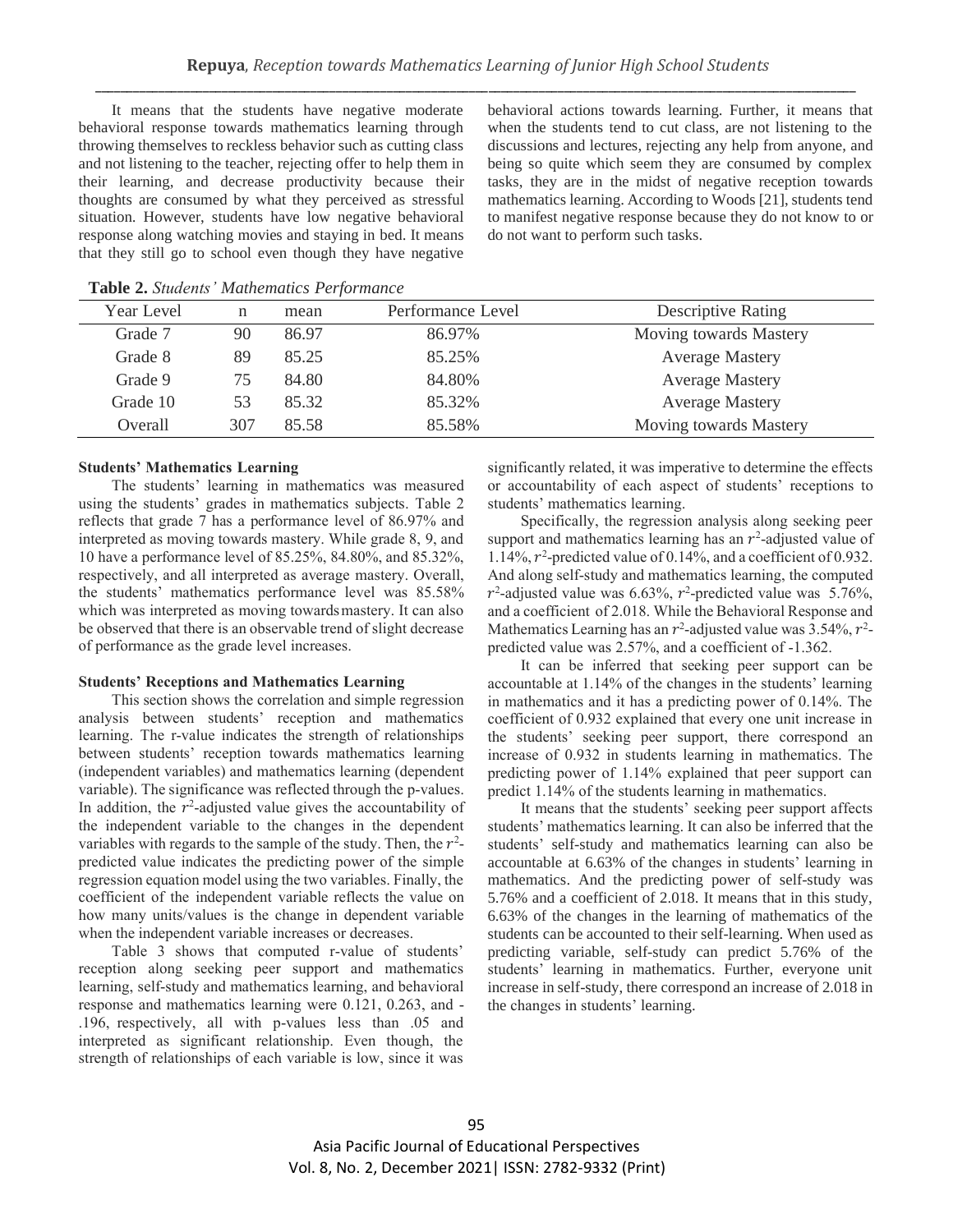| <b>Pearson Product Moment</b><br>Correlation Coefficient (r) |          |         |                | Simple Regression |               |          |
|--------------------------------------------------------------|----------|---------|----------------|-------------------|---------------|----------|
|                                                              | $r_{xy}$ | p-value | Interpretation | $r^2$ -adj.       | $r^2$ - pred. | Coef     |
| Seeking Peer Support vs.<br>Mathematics Learning             | 0.121    | .034    | Significant    | 1.14%             | $0.14\%$ .    | 0.932    |
| Self-study vs.<br>Mathematics Learning                       | .263     | .000    | Significant    | 6.63%             | 5.76%         | 2.018    |
| Behavioral Response vs.<br><b>Mathematics Learning</b>       | $-.196$  | .001    | Significant    | 3.54%             | 2.57%         | $-1.362$ |

**Table 3.** *Relationship between Students' Reception and Mathematics Learning*

On the other hand, behavioral response and mathematics learning has negative correlation which means that the relationship was inverse. It means that as negative behavioral response decreases, mathematics learning increases. Behavioral response can be accounted at 3.54% changes in the learning of mathematics. The predicting power was 2.57%. And the coefficient means that for everyone unit increase in the negative behavioral responses of the students, there correspond a -.1362 decrease in the students' mathematics learning. This means that behavioral response affectslearning and was also significant factor in learning.

Further, it can be deduced that the influence of peer support, self-study, and behavioral response were at first glance may seem at very minimal degree, however, these variables affect students' learning in mathematics and were very significant to be accounted to which can also filled the gap of other unexplained variables of other research study. Other variables that are not included in this study were the unexplained variables that can also affect students' learning in mathematics at a certain level. Examples of such variables were the students' prior learning, learning styles, academic resources [22]. Overall, among the students' reception towards learning, self-study has the highest accountability and predicting power followed by behavioral response and seeking peer support.

Results of the study were related to the study of Odiri [23] which revealed that study habits influence students' achievement in mathematics and that there was a significant difference between good study habits and poor study habit in mathematics achievement. He then stressed that good study habits lead to better academic achievement in mathematics compared to those with poor study habits while poor study habits lead to poor achievement in mathematics. Also similar with the study of Gladys [24] also found that significant positive relationship exists between student' study habits and academic performance in mathematics and also stressed that self-studying has a significant role or influence on the level of performance.

Valdez [25] in her study found that among so many factors affecting the performance of the pupils in mathematics, results revealed that only the Mathematics teacher was found to be the significant predictor. She stressed that her study

proved and strengthen the long-time belief that pupils' success in learning greatly depends on the teacher. In this study, seeking peer support includes the teacher which means that teacher significantly predicts students' learning in mathematics because the very first peer support a student can have was the teacher. Further, teachers should help students manage their thoughts, emotions, and behavior towards mathematics to avoid future negative actions when faced with challenging problems in the subject since it is the nature of mathematics. And also, teachers should help the students develop holistic learning; to enjoy mathematics by having fun while learning; provide students with various teaching methodology and approaches in training them to become confident through practice; and provide reinforcements and encouragement that mathematics is not complex but a manageable subject [26].

## **Ways to Improve Students' Reception and Mathematics Learning**

Randomly selected students were interviewed and participated in the focus group discussion which discussed the students' reception towards learning in mathematics indepth to get their ideas and learning experiences. Selected mathematics teachers were also interviewed and participated in a focus group discussion to recommend ways to improve students' reception towards learning mathematics.

The students during the Focus Group Discussion relayed their anxiety towards mathematics because according to them, there are some lessons that they cannot easily catch up. There are some problems that she cannot solve and it cause her so much worry and stress. Acharya [27] confirmed this response with the result of his study that mathematics anxiety is one of the factors affecting difficulties in learning mathematics. It refers to the students' negative feeling to mathematics learning process. It is a feeling of tension or fear that interfere the mathematics performance. One of the students said, *"I always feel that mathematics is a difficult subject." (Student 12).*  Further the students explained that the common cause of this negative feeling that cause negative behavioral response was because of difficult problems or equations the teachers are giving them, without discussing it very well. That is why it seems that they do not understand it well. Ewing [28] stated that student-teacher interaction in mathematics can really have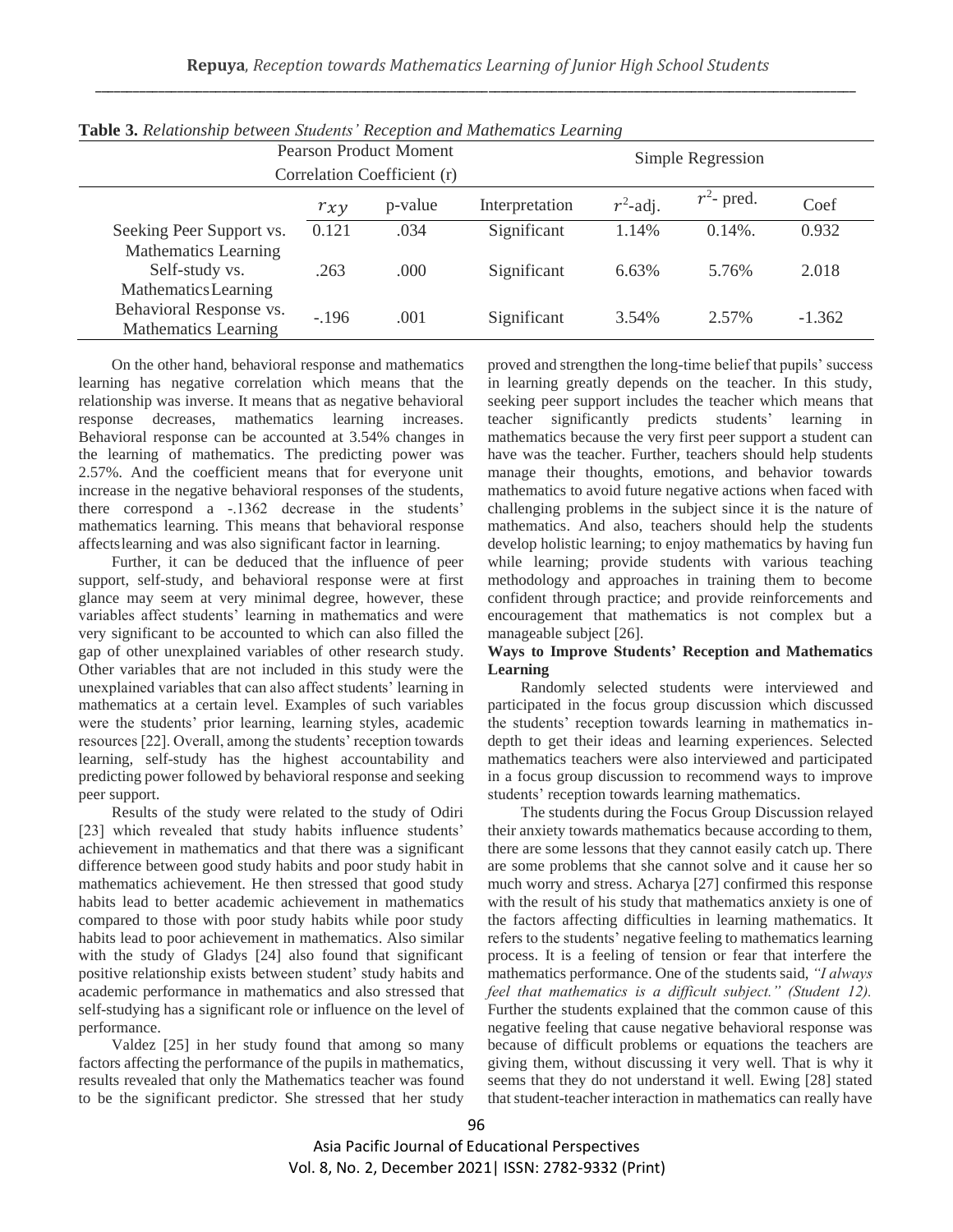an impact on how to cope up with learning. He emphasized that the teacher is a big factor if the student hate or like mathematics, or if he will be able to cope up or not with challenges he is experiencing towards math. Students in the focus group discussion also shared that they experienced difficulty in mathematics learning especially in understanding different kinds of formula because it is hard for them to remember previous discussion of some topics in mathematics. Another said that he is having a hard time reviewing his previous notes. It was also noted during the interviews that the students experienced a hard time managing their subjects because of other requirements being pressured for them to submit almost same at a time, which sometimes resulted for them not to have time to review in math.

On the other hand, the teachers confirmed that students have negative behavioral response in learning mathematics and because of this; it causes low comprehension and poor retention. One of teachers stated, *"Some of the students are afraid of mathematics because of wrong concept instilled in their mind that mathematics is difficult which became true especially when teacher lacks encouragement to students".* These lead students to have low performance and interest to the subject which lead to poor reception towards learning mathematics. The teachers also confirmed that some of the students have no in-depth understanding about the basic operations, signs and symbols being used in math. They have no mastery of the subject matter or not that well-versed in math. When student has no mastery, it will lead them to experience stress, lack of basic knowledge, and poor foundation. The study of Acharya [29] found that some students are being promoted in the subjects of mathematics at lower level without the basic concept of mathematics, so they were unable to perform well in mathematics, and experience so much stress towards it. One teacher-participant shared that there are some teachers who do not demonstrate in-depth understanding of the topics or on how to teach it more effectively and it causes the students feel difficult to catch up and hindered the acquisition of learning competencies. Further, contrary to the statements of the students, the teachers shared that they noticed students are having difficulty in managing their time properly because of so many distractions such as the over-used of social media, mobile games, and others that resulted to lessen their time and attention to studying.

## **CONCLUSION AND RECOMMENDATION**

Results of the study confirmed the cognitive model theory that how the students behave affects their cognition and emotion, vice versa. Specifically, the students' reception towards learning mathematics such as seeking peer support, self-study, and behavioral responses were significant and can be predictors in learning mathematics. The reasons why some of the students developed negative behavioral responses towards learning mathematics were because of the poor pedagogy used in the discussion of the topics, absence of differentiation of learning especially on the students' level of

learning and readiness, bombarded with over-lapping tasks, and lack of effective peer support for learning and emotional support. Other reasons that affect mathematics learning were students' mindset in mathematics, poor mathematical foundations, teacher-factor, and loss of focus of in studying.

It is recommended that teachers should employ appropriate teaching pedagogy which can be done through differentiating teaching and learning process with emphasis on learning paths and assessment which also gives opportunity in establishing effective peer support groups, should only give realistic learning tasks considering the learning needs and capabilities of the students which can be done through proper coordination meetings within faculty members, should help communicate growth mindset among students and encourage focus on their studies which can be done through feed backing and behavioral conditioning, and more importantly, should ensure to master the contentof the topics to be taught which can be done through proper lesson preparation, attending trainings, and seminars.

It implies that the Educational Managers should ensure that students' reception towards learning mathematics are monitored, such as encouraging parents to support their students in self-study and develop positive behavioral responses. Further, the study results could help the educational management implement enhancement activities, including emotional literacy in learning mathematics and time management, to bridge the gap of learning caused by negative students' reception towards mathematics learning. The teachers can give parents and students an orientation as an extension activity to impart knowledge about the significance of reception behaviors to improve mathematics learning. Also, teachers can teach and train students to develop positive reception toward learning mathematics by integrating it into their teaching and learning activities as values integration. The study was limited only to the students' reception towards mathematics learning included in the study. Researchers can investigate other reception behaviors to incorporate to the present study.

#### **REFERENCES**

- [1] Department of Education (2016). *K-12 basic education curriculum guide in mathematics*. Retrieved from: [https://www.deped.gov.ph/k-to-12/about/k-to-12-basic](https://www.deped.gov.ph/k-to-12/about/k-to-12-basic-education-curriculum/)[education-curriculum/](https://www.deped.gov.ph/k-to-12/about/k-to-12-basic-education-curriculum/)
- [2] Organization for Economic and Cooperation Development (2018). *Programme for International Student Assessment.* Retrieved from: <https://www.oecd.org/pisa/publications/>
- [3] Department of Education Division of Naga City (2019). *Deped naga tops regional NAT rank*. Retrieved from: <http://www.depednaga.ph/?p=5265>
- [4] Saul McLeod (2020). *Piaget's Theory and Stages of Cognitive Development*. Retrieved from: https:/[/www.simplypsychology.org/piaget.html](http://www.simplypsychology.org/piaget.html)
- [5] Mata, M., Monteiro, V. & Peixoto, F. (2012*). Attitudes towards Mathematics: Effects of Individual,*